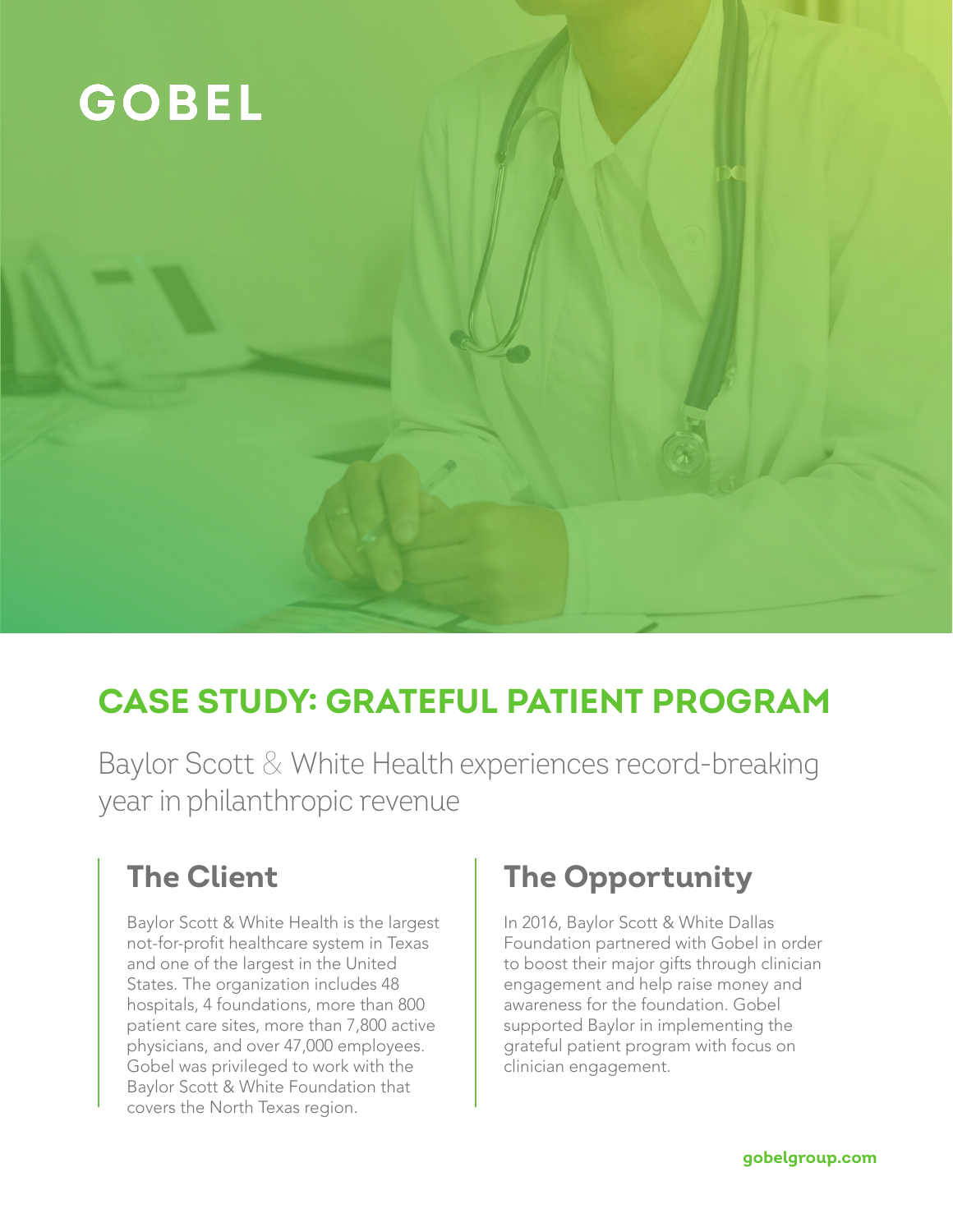### **The Solution**

Although many clinicians were already reaching out directly to the BSW Dallas Foundation, the Foundation wanted to find ways to create a culture of philanthropy and proactively engage with clinicians regarding their grateful patients. After meeting Gobel at an Association for Healthcare Philanthropy (AHP) conference, senior leadership in the Foundation began to discuss the possibility of reaching out for assistance in meeting Baylor's overall goals. Ultimately a partnership ensued which

then led to Gobel's initiation of a grateful patient program with clinician engagement over the next two years.

Clinician champions were identified by the Foundation and thanks to their active involvement, referrals of grateful patients and their families became more robust into the development office.

The Foundation had a record-breaking year in 2019, raising \$38 million - of which \$12 million came from grateful patient donations - to support initiatives for service lines across Baylor Scott & White Health in North Texas.

# **of Baylor's 2019 donations 32% came from grateful patients.**

#### **Clinician Engagement**

In an effort to better educate physicians and involve them in the philanthropic process, the Foundation built upon Gobel's recommendations and best practices from other healthcare organizations, and created a newsletter to serve as a quarterly touchpoint with their clinician champions.

This has not only enabled them to remain top-of-mind with clinicians, but also helped deepen those relationships by providing concrete examples of grateful patient donations at work across the healthcare system.

**Gobel's training helped me to better understand how important it was for my patients to be able to appropriately express their gratitude for the care they received. Before, I would respond by telling them it was 'simply my job,' which was dismissive of the thanks they were trying to show. Thanks to the training, I now understand how to accept their offer of gratitude by connecting them with my colleagues in the Foundation. "**

Dr. Carlos Becerra, Baylor Scott & White Health